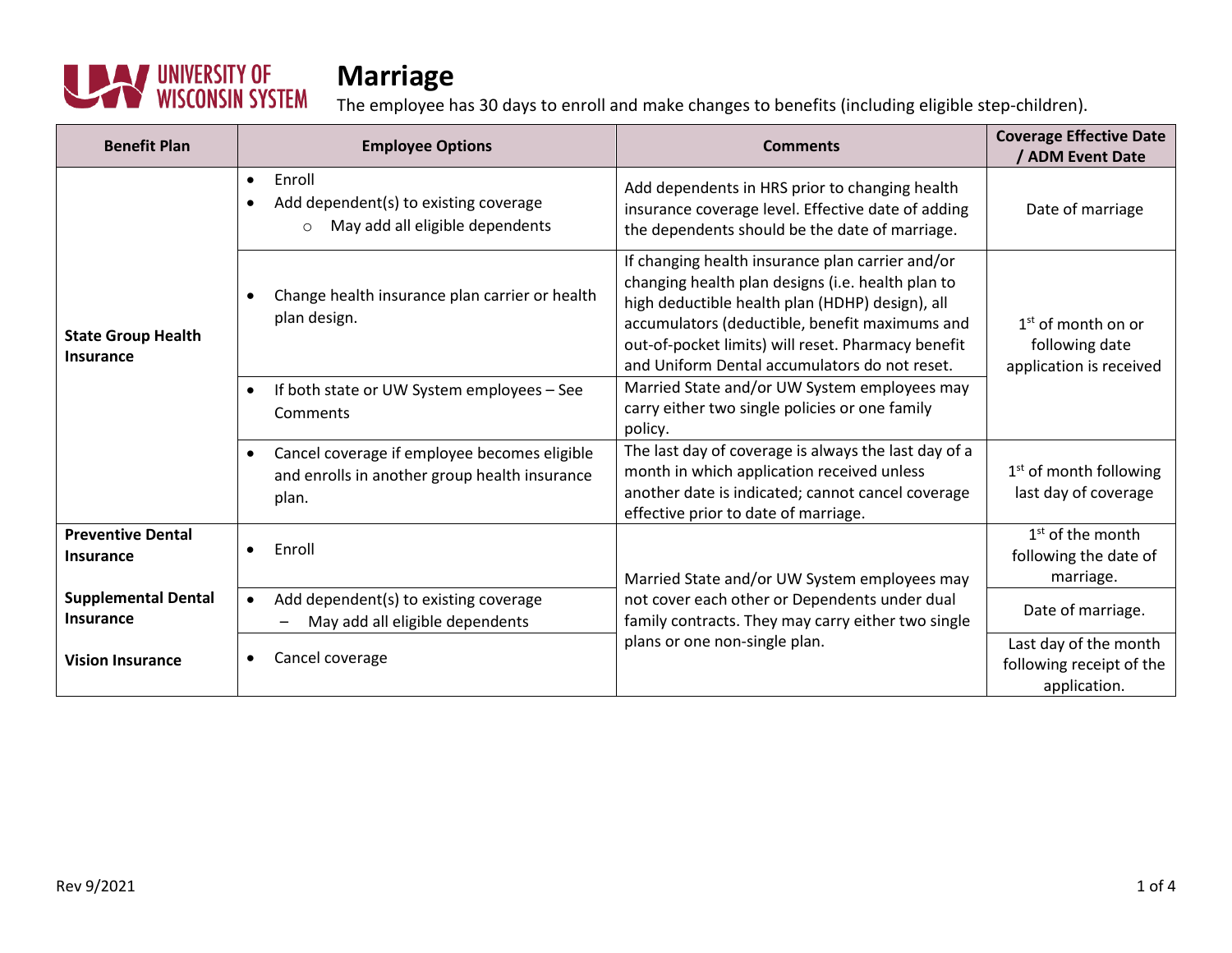

| <b>Benefit Plan</b>                                                       | <b>Employee Options</b>                                                                                                                                                                                                                                                           | <b>Comments</b>                                                                                                                                                                                                                                                                                                                      | <b>Coverage Effective Date</b><br>/ ADM Event Date                    |
|---------------------------------------------------------------------------|-----------------------------------------------------------------------------------------------------------------------------------------------------------------------------------------------------------------------------------------------------------------------------------|--------------------------------------------------------------------------------------------------------------------------------------------------------------------------------------------------------------------------------------------------------------------------------------------------------------------------------------|-----------------------------------------------------------------------|
| <b>State Group Life</b><br><b>Insurance</b>                               | Enroll in Basic coverage or add one level of<br>employee coverage (may not exceed maximum<br>of 5 units).<br>Enroll in one or two units of Spouse /<br>Dependent coverage.<br>If currently enrolled in Spouse / Dependent<br>coverage, new children are automatically<br>covered. | Remind employee to update beneficiary<br>designation (applies to both State Group Life<br>Insurance and WRS unless otherwise specified).<br>For claims purposes, the date the employer<br>receives the paper application or date of online<br>enrollment will be the point of reference for<br>providing coverage and paying claims. | $1st$ of month on or<br>following 30 days from<br>date of<br>marriage |
| <b>Individual &amp; Family</b><br><b>Life Insurance</b>                   | Enroll Spouse in Spouse / Domestic Partner<br>$\bullet$<br>coverage.<br>Enroll Child(ren) in Child coverage.<br>If currently enrolled in Child coverage, new<br>$\bullet$<br>children are automatically covered.                                                                  | Can only add Child coverage if this is the first<br>time the employee has an eligible child to cover.<br>Remind employee to update beneficiary<br>designation.                                                                                                                                                                       | $1st$ of month on or<br>following 30 days from<br>date of marriage    |
| <b>Accidental Death &amp;</b><br><b>Dismemberment</b><br><b>Insurance</b> | May add / change / cancel coverage at any time<br>$\bullet$<br>If currently enrolled in family coverage, new<br>$\bullet$<br>family members are automatically covered.                                                                                                            | Remind employee to update beneficiary<br>designation.                                                                                                                                                                                                                                                                                | $1st$ of month on or<br>following date<br>application is received     |
| <b>Accident Insurance</b>                                                 | Enroll                                                                                                                                                                                                                                                                            | Married State and/or UW System employees may<br>not cover each other or Dependents under dual<br>family contracts. They may carry either two single<br>plans or one non-single plan.                                                                                                                                                 | $1st$ of the month<br>following the date of<br>marriage.              |
|                                                                           | Add dependent(s) to existing coverage<br>$\bullet$<br>May add all eligible dependents                                                                                                                                                                                             |                                                                                                                                                                                                                                                                                                                                      | Date of marriage.                                                     |
|                                                                           | Cancel coverage                                                                                                                                                                                                                                                                   | Remind employee to update beneficiary<br>designation for accidental death &<br>dismemberment provision in the plan.                                                                                                                                                                                                                  | Last day of the month<br>following receipt of the<br>application.     |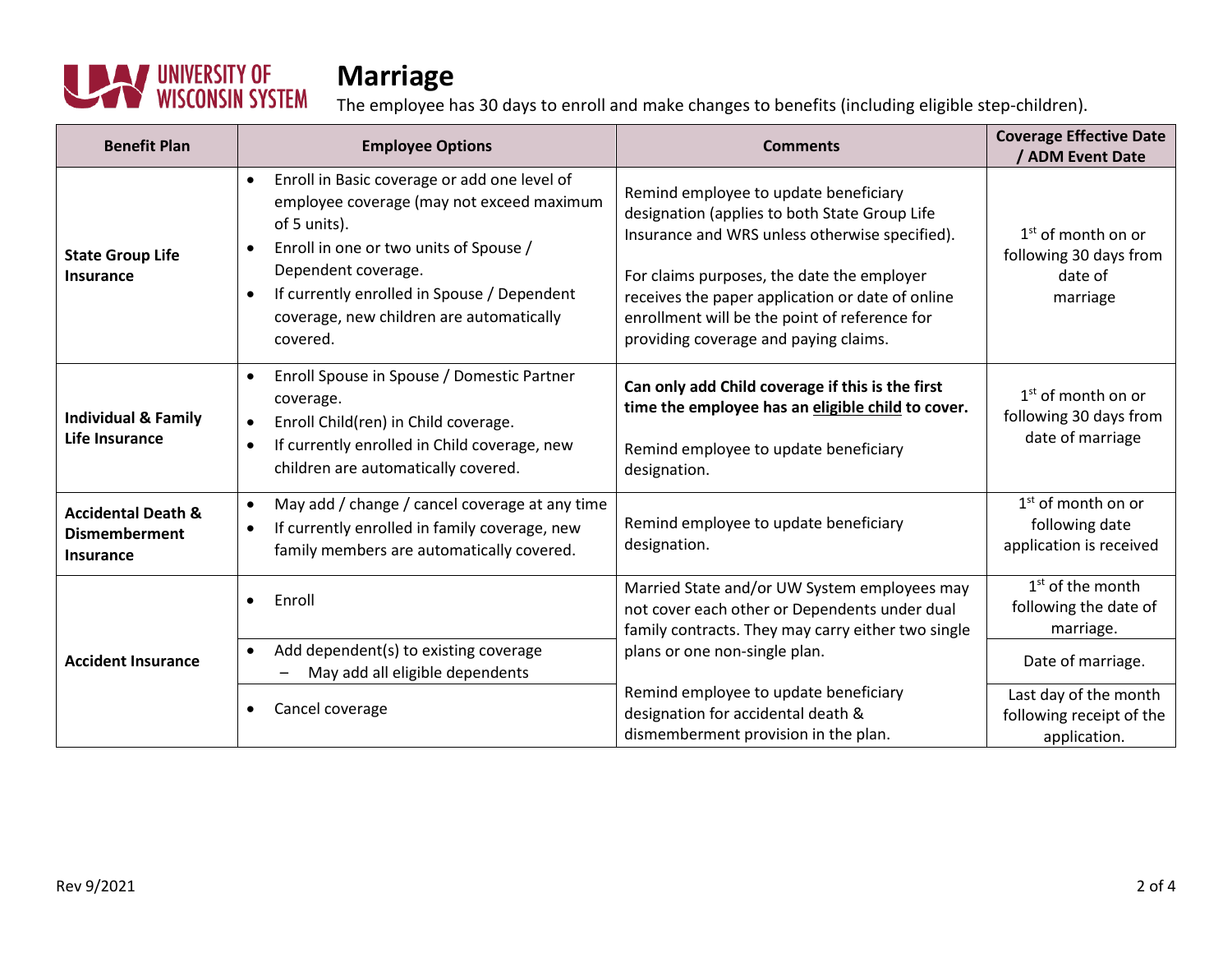

| <b>Benefit Plan</b>                                             | <b>Employee Options</b>                                                                                                                                                                                                                                                                                                                                                                                                                                                                                                                           | <b>Comments</b>                                                                                                                                                                                                                             | <b>Coverage Effective Date</b><br>/ ADM Event Date                                     |
|-----------------------------------------------------------------|---------------------------------------------------------------------------------------------------------------------------------------------------------------------------------------------------------------------------------------------------------------------------------------------------------------------------------------------------------------------------------------------------------------------------------------------------------------------------------------------------------------------------------------------------|---------------------------------------------------------------------------------------------------------------------------------------------------------------------------------------------------------------------------------------------|----------------------------------------------------------------------------------------|
| <b>Flexible Spending</b><br><b>Account (FSA)</b>                | Health Care FSA / Limited Purpose FSA<br>May enroll or increase current election due to<br>gaining of dependent(s).<br>May decrease or cancel election if employee<br>$\bullet$<br>gains eligibility under spouse's medical expense<br>plan.<br>Dependent Day Care FSA<br>May enroll or increase current election if<br>employee gains eligible dependent(s).<br>May decrease or cancel election if gained<br>eligibility under spouse's dependent expense<br>plan or coverage is no longer needed due to<br>marriage (i.e. spouse is caretaker). | Employee must submit Change of Election form.<br>Employee may only submit claims under the<br>Dependent Day Care FSA for children up to the age<br>of 13.                                                                                   | <b>FSA Event:</b><br>$1st$ of month on or<br>following date of<br>marriage             |
| <b>Health Savings</b><br><b>Account (HSA)</b>                   | • May add / change / cancel contributions at any<br>time.                                                                                                                                                                                                                                                                                                                                                                                                                                                                                         | Remind employee to update beneficiary<br>designation.                                                                                                                                                                                       | <b>FSA Event:</b><br>$1st$ day of the payroll<br>where the change<br>becomes effective |
| UW 403(b)<br>Supplemental<br><b>Retirement Program</b><br>(SRP) | May add/change/cancel election at any time.                                                                                                                                                                                                                                                                                                                                                                                                                                                                                                       | Use the EZ Enrollment Form or set up an account<br>online or by paper application with the provider(s)<br>and then submit a Salary Reduction Agreement<br>(SRA) to payroll office.<br>Remind employee to update beneficiary<br>designation. | <b>SAV Event:</b><br>$1st$ day of the payroll<br>where the change<br>becomes effective |
| <b>Wisconsin Deferred</b><br><b>Compensation (WDC)</b>          | May add/change/cancel election at any time.                                                                                                                                                                                                                                                                                                                                                                                                                                                                                                       | Must set up account through WDC at<br>www.wdc457.org or by sending enrollment form<br>to WDC directly.<br>Remind employee to update beneficiary<br>designation.                                                                             | <b>SAV Event:</b><br>$1st$ day of the payroll<br>where the change<br>becomes effective |